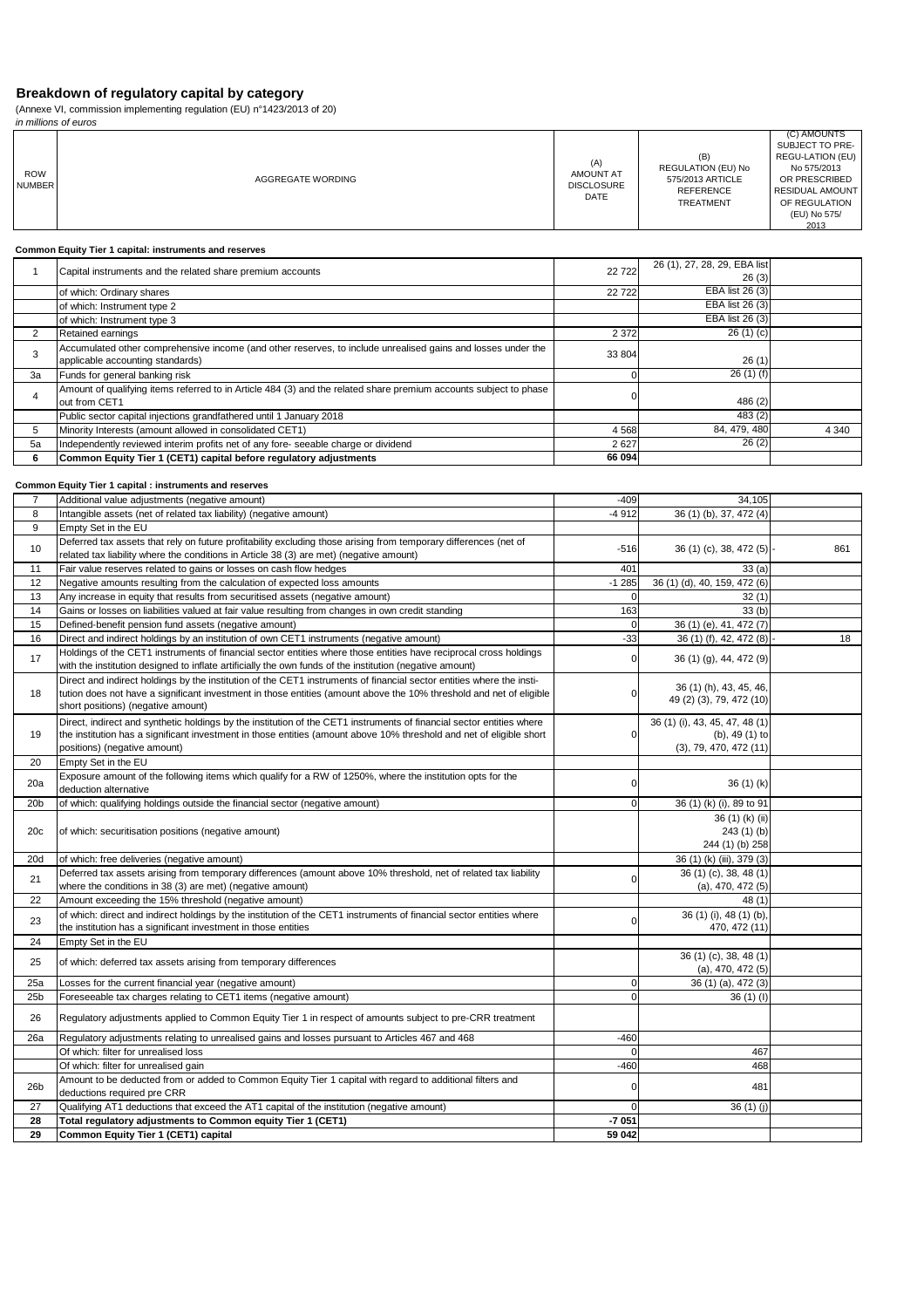(Annexe VI, commission implementing regulation (EU) n°1423/2013 of 20)

|                             | in millions of euros                                                                                                                                                    |                                                      |                                                                                              |                                                                                                                                                       |
|-----------------------------|-------------------------------------------------------------------------------------------------------------------------------------------------------------------------|------------------------------------------------------|----------------------------------------------------------------------------------------------|-------------------------------------------------------------------------------------------------------------------------------------------------------|
| <b>ROW</b><br><b>NUMBER</b> | AGGREGATE WORDING                                                                                                                                                       | (A)<br><b>AMOUNT AT</b><br><b>DISCLOSURE</b><br>DATE | (B)<br><b>REGULATION (EU) No</b><br>575/2013 ARTICLE<br><b>REFERENCE</b><br><b>TREATMENT</b> | (C) AMOUNTS<br>SUBJECT TO PRE-<br>REGU-LATION (EU)<br>No 575/2013<br>OR PRESCRIBED<br><b>RESIDUAL AMOUNT</b><br>OF REGULATION<br>(EU) No 575/<br>2013 |
|                             | Additional Tier 1 (AT1) capital: instruments                                                                                                                            |                                                      |                                                                                              |                                                                                                                                                       |
| 30                          | Capital instruments and the related share premium accounts                                                                                                              |                                                      | 51, 52                                                                                       |                                                                                                                                                       |
| 31                          | of which: classified as equity under applicable accounting standards                                                                                                    |                                                      |                                                                                              |                                                                                                                                                       |
| 32                          | of which: classified as liabilities under applicable accounting standards                                                                                               |                                                      |                                                                                              |                                                                                                                                                       |
| 33                          | Amount of qualifying items referred to in Article 484 (4) and the related share premium accounts subject to phase<br>out from AT1                                       | 600                                                  | 486 (3)                                                                                      |                                                                                                                                                       |
|                             | Public sector capital injections grandfathered until 1 January 2018                                                                                                     |                                                      | 483 (3)                                                                                      |                                                                                                                                                       |
| 34                          | Qualifying Tier 1 capital included in consolidated AT1 capital (including minority interests not included in row 5)<br>issued by subsidiaries and held by third parties |                                                      | 85, 86, 480                                                                                  |                                                                                                                                                       |
| 35                          | of which: instruments issued by subsidiaries subject to phase out                                                                                                       |                                                      | 486(3)                                                                                       |                                                                                                                                                       |

35 of which: instruments issued by subsidiaries subject to phase out <br>36 Additional Tier 1 (AT1) capital before regulatory adjustments 600

#### **Additional Tier 1 (AT1) capital: regulatory adjustments**

**36 Additional Tier 1 (AT1) capital before regulatory adjustments 600**

| 37              | Direct and indirect holdings by an institution of own ATI Instruments (negative amount)                                                                                                                                                                           |        | 52 (1) (b), 56 (a), 57, 475 (2)                                                                |    |
|-----------------|-------------------------------------------------------------------------------------------------------------------------------------------------------------------------------------------------------------------------------------------------------------------|--------|------------------------------------------------------------------------------------------------|----|
| 38              | Holdings of the AT1 instruments of financial sector entities where those entities have reciprocal cross holdings<br>with the institution designed to inflate artificially the own funds of the institution (negative amount)                                      |        | 56 (b), 58, 475 (3)                                                                            |    |
| 39              | Direct and indirect holdings of the AT1 instruments of financial sector entities where the institution does not have a<br>significant investment in those entities (amount above the 10% threshold and net of eligible short positions)<br>(negative amount)      |        | 56 (c), 59, 60, 79, 475 (4)                                                                    |    |
| 40              | Direct and indirect holdings by the institution of the AT1 instruments of financial sector entities where the institution<br>has a significant investment in those entities (amount above the 10% threshold net of eligible short positions)<br>(negative amount) | $-22$  | 56 (d), 59, 60, 79, 475 (4)                                                                    | 22 |
| 41              | Regulatory adjustments applied to additional tier 1 in respect of amounts subject to pre-CRR treatment and<br>transitional treatments subject to phase out as prescribed in Regulation (EU) No 575/2013 (i.e. CRR residual<br>amounts)                            |        |                                                                                                |    |
| 41a             | Residual amounts deducted from Additional Tier 1 capital with regard to deduction from Common Equity Tier 1<br>capital during the transitional period pursuant to article 472 of Regulation (EU) No 575/2013                                                      |        | 472, 472 (3) (a), 472 (4), 472<br>(6), 472 (8) (a), 472 (9), 472<br>$(10)$ (a), 472 $(11)$ (a) |    |
|                 | Of which: Own capital instruments                                                                                                                                                                                                                                 |        |                                                                                                |    |
|                 | Of which: non-significant investments in the capital of other financial sector entities                                                                                                                                                                           |        |                                                                                                |    |
|                 | Of which: significant investments in the capital of other financial sector entities                                                                                                                                                                               |        |                                                                                                |    |
| 41 <sub>b</sub> | Residual amounts deducted from Additional Tier 1 capital with regard to deduction from Tier 2 capital during the<br>transitional period pursuant to article 475 of Regulation (EU) No 575/2013                                                                    | $-131$ | 477, 477 (3), 477 (4) (a)                                                                      |    |
|                 | Of which: Own capital instruments                                                                                                                                                                                                                                 | -8     |                                                                                                |    |
|                 | Of which: non-significant investments in the capital of other financial sector entities                                                                                                                                                                           |        |                                                                                                |    |
|                 | Of which: significant investments in the capital of other financial sector entities                                                                                                                                                                               | $-122$ |                                                                                                |    |
| 41c             | Amount to be deducted from or added to Additional Tier 1 capital with regard to additional filters and deductions<br>required pre- CRR                                                                                                                            |        | 467, 468, 481                                                                                  |    |
| 42              | Qualifying T2 deductions that exceed the T2 capital of the institution (negative amount)                                                                                                                                                                          |        | 56(e)                                                                                          |    |
| 43              | Total regulatory adjustments to Additional Tier 1 (AT1) capital                                                                                                                                                                                                   | $-153$ |                                                                                                |    |
| 44              | Additional Tier 1 (AT1) capital                                                                                                                                                                                                                                   | 448    |                                                                                                |    |
| 45              | Tier 1 capital (T1 = CET1 + AT1)                                                                                                                                                                                                                                  | 59 490 |                                                                                                |    |

**Tier 2 (T2) capital: instruments and provisions**

| 46  | Capital instruments and the related share premium accounts                                                                                                                                               | 15 132 | 62.63          |  |
|-----|----------------------------------------------------------------------------------------------------------------------------------------------------------------------------------------------------------|--------|----------------|--|
| 47  | Amount of qualifying items referred to in Article 484 (5) and the related share premium accounts subject to phase<br>out from T2                                                                         | 42     | 486 $(4)$      |  |
|     | Public sector capital injections grandfathered until 1 January 2018                                                                                                                                      |        | 483(4)         |  |
| 48  | Qualifying own funds instruments included in consolidated T2 capital (including minority interests and AT1<br>instruments not included in rows 5 or 34) issued by subsidiaries and held by third parties |        | 87, 88, 480    |  |
| 49  | of which: instruments issued by subsidiaries subject to phase out                                                                                                                                        |        | 486(4)         |  |
| 50  | Credit risk adjustments                                                                                                                                                                                  | 542    | 62 ( c) et (d) |  |
| -51 | Tier 2 (T2) capital before regulatory adjustments                                                                                                                                                        | 15717  |                |  |

#### **Tier 2 (T2) capital: regulatory adjustments**

| 52              | Direct and indirect holdings by an institution of own T2 instruments and subordinated bans (negative amount)                                                                                                                                                                   | $-75$   | 63 (b) (i), 66 (a), 67, 477 (2) |       |
|-----------------|--------------------------------------------------------------------------------------------------------------------------------------------------------------------------------------------------------------------------------------------------------------------------------|---------|---------------------------------|-------|
| 53              | Holdings of the T2 instruments and subordinated bans of financial sector entities where those entities have<br>reciprocal cross holdings with the institution designed to inflate artificially the own funds of the institution (negative<br>amount)                           |         | 66 (b), 68, 477 (3)             |       |
| 54              | Direct and indirect holdings of the T2 instruments and subordinated loans of financial sector entities where the<br>institution does not have a significant investment in those entities (amount above 10% threshold and net of eligible<br>short positions) (negative amount) |         | 66 (c), 69, 70, 79, 477 (4)     |       |
| 54a             | Of which new holdings not subject to transitional arrangements                                                                                                                                                                                                                 |         |                                 |       |
| 54 <sub>b</sub> | Of which holdings existing before 1 January 2013 and subject to transitional arrangements                                                                                                                                                                                      |         |                                 |       |
| 55              | Direct and indirect holdings by the institution of the T2 instruments and subordinated loans of financial sector<br>entities where the institution has a significant investment in those entities (net of eligible short positions) (negative<br>amount)                       | $-1083$ | 66 (d), 69, 79, 477 (4)         | 1 245 |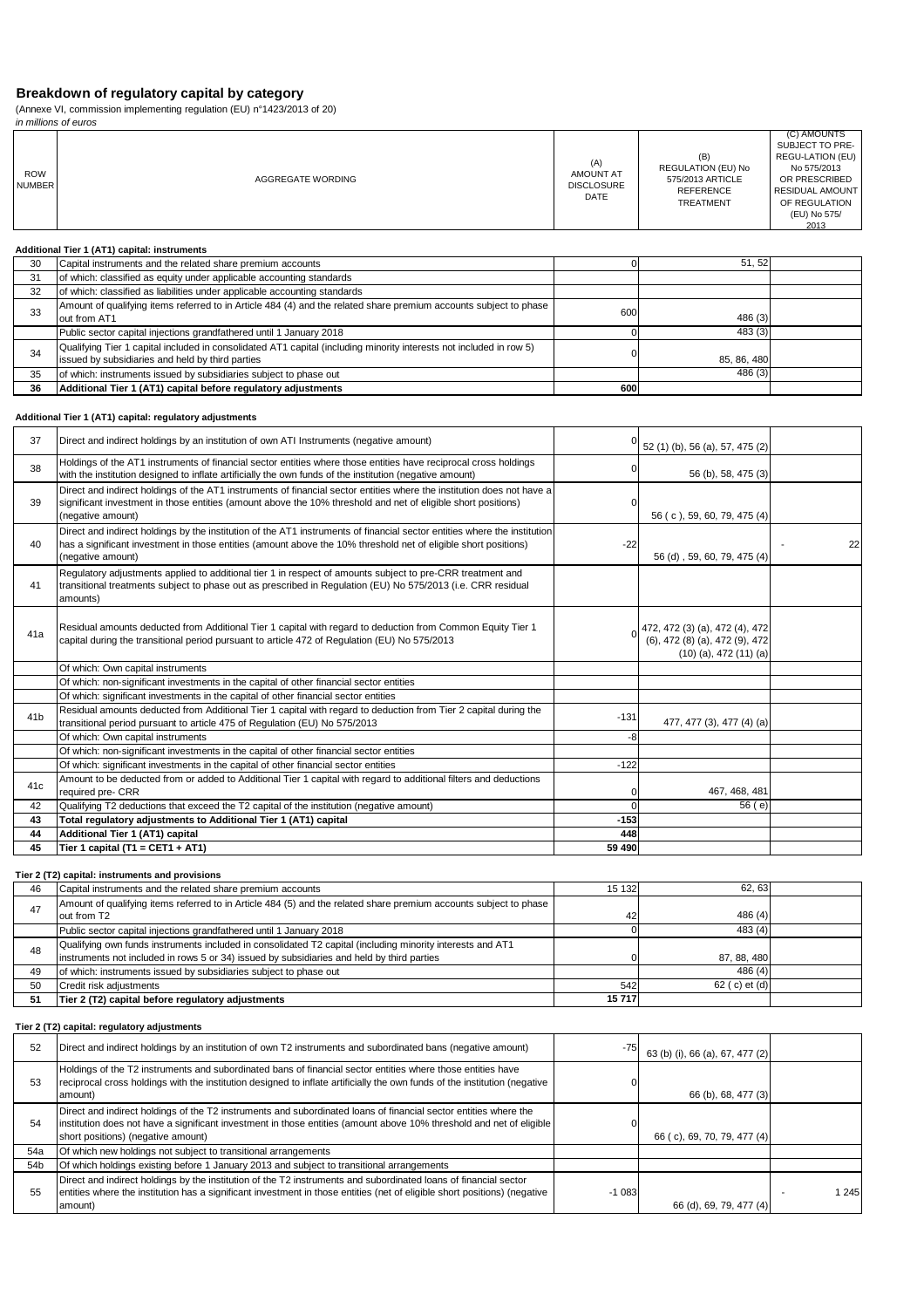(Annexe VI, commission implementing regulation (EU) n°1423/2013 of 20)

|                             | in millions of euros                                                                                                                                                                                                      |                                                             |                                                                                                |                                                                                                                                                       |
|-----------------------------|---------------------------------------------------------------------------------------------------------------------------------------------------------------------------------------------------------------------------|-------------------------------------------------------------|------------------------------------------------------------------------------------------------|-------------------------------------------------------------------------------------------------------------------------------------------------------|
| <b>ROW</b><br><b>NUMBER</b> | AGGREGATE WORDING                                                                                                                                                                                                         | (A)<br><b>AMOUNT AT</b><br><b>DISCLOSURE</b><br><b>DATE</b> | (B)<br><b>REGULATION (EU) No</b><br>575/2013 ARTICLE<br><b>REFERENCE</b><br><b>TREATMENT</b>   | (C) AMOUNTS<br>SUBJECT TO PRE-<br>REGU-LATION (EU)<br>No 575/2013<br>OR PRESCRIBED<br><b>RESIDUAL AMOUNT</b><br>OF REGULATION<br>(EU) No 575/<br>2013 |
| 56                          | Requlatory adjustments applied to tier 2 in respect of amounts subject to pre-CRR treatment and transitional<br>treatments subject to phase out as prescribed in Requ-lation (EU) No 575/2013 (i.e. CRR residual amounts) |                                                             |                                                                                                |                                                                                                                                                       |
| 56a                         | Residual amounts deducted from Tier 2capital with regard to deduction from Common Equity Tier 1 capital during<br>the transitional period pursuant to article 472 of Regulation (EU) No 575/2013                          |                                                             | 472, 472 (3) (a), 472 (4), 472<br>(6), 472 (8) (a), 472 (9), 472<br>$(10)$ (a), 472 $(11)$ (a) |                                                                                                                                                       |
|                             | Of which: Own capital instruments                                                                                                                                                                                         |                                                             |                                                                                                |                                                                                                                                                       |
|                             | Of which: non-significant investments in the capital of other financial sector entities                                                                                                                                   |                                                             |                                                                                                |                                                                                                                                                       |
|                             | Of which: significant investments in the capital of other financial sector entities                                                                                                                                       |                                                             |                                                                                                |                                                                                                                                                       |
| 56b                         | Residual amounts deducted from Tier 2 capital with regard to deduction from Additional Tier 1 capital during the<br>transitional period pursuant to article 475 of Regu-lation (EU) No 575/2013                           | -2                                                          | 475, 475 (2) (a), 475 (3), 475<br>$(4)$ (a)                                                    |                                                                                                                                                       |
|                             | Of which: Own capital instruments                                                                                                                                                                                         |                                                             |                                                                                                |                                                                                                                                                       |
|                             | Of which: non-significant investments in the capital of other financial sector entities                                                                                                                                   |                                                             |                                                                                                |                                                                                                                                                       |
|                             | Of which: significant investments in the capital of other financial sector entities                                                                                                                                       | $-2$                                                        |                                                                                                |                                                                                                                                                       |
| 56c                         | Amount to be deducted from or added to Tier 2 capital with regard to additional filters and deductions required pre<br><b>CRR</b>                                                                                         |                                                             | 467, 468, 481                                                                                  |                                                                                                                                                       |
| 57                          | Total regulatory adjustments to Tier 2 (T2) capital                                                                                                                                                                       | $-1160$                                                     |                                                                                                |                                                                                                                                                       |
| 58                          | Tier 2 (T2) capital                                                                                                                                                                                                       | 14 5 57                                                     |                                                                                                |                                                                                                                                                       |
| 59                          | Total capital $(TC = T1 + T2)$                                                                                                                                                                                            | 74 047                                                      |                                                                                                |                                                                                                                                                       |
| 59a                         | Risk weighted assets in respect of amounts subject to pre-CRR treatment and transitional treatments subject to<br>phase out as prescribed in Regulation (EU) No 575/2013(i.e. CRR residual amounts)                       |                                                             |                                                                                                |                                                                                                                                                       |
|                             | Of which: Adjustment of the 15 % threshold, part of the significant investments of the CET1, items not deducted<br>from CET1 (Regulation (EU) No 575/2013 residual amounts)                                               |                                                             | 472, 472 (5), 472 (8) (b), 472<br>$(10)$ (b), 472 $(11)$ (b)                                   |                                                                                                                                                       |
|                             | Of which: Adjustment of the 15 % threshold, deferred tax assets part, items not deducted from CET1 (Regulation<br>(EU) No 575/2013residual amounts)                                                                       |                                                             |                                                                                                |                                                                                                                                                       |
|                             | Of which: items not deducted from AT1 items (Regulation (EU) No 575/2013 residual amounts)                                                                                                                                |                                                             | 475, 475 (2) (b), 475 (2) (c),<br>475 $(4)$ $(b)$                                              |                                                                                                                                                       |
|                             | Items not deducted from T2 items (Regulation (EU) No 575/2013 residual amounts)                                                                                                                                           |                                                             | 477, 477 (2) (b), 477 (2) (c),<br>477 (4) (b)                                                  |                                                                                                                                                       |
| 60                          | Total risk weighted assets                                                                                                                                                                                                | 386 331                                                     |                                                                                                |                                                                                                                                                       |

#### **Capital ratios and buffers**

|     |                                                                                                                                                                                                                                                                                                                                    |       | 92 (2) (a), 465   |  |
|-----|------------------------------------------------------------------------------------------------------------------------------------------------------------------------------------------------------------------------------------------------------------------------------------------------------------------------------------|-------|-------------------|--|
| 61  | Common Equity Tier 1 (as a percentage of risk exposure amount)                                                                                                                                                                                                                                                                     | 15,3% |                   |  |
| 62  | Tier 1 (as a percentage of risk exposure amount)                                                                                                                                                                                                                                                                                   | 15,4% | 92 (2) (b), 465   |  |
| 63  | Total capital (as a percentage of risk exposure amount)                                                                                                                                                                                                                                                                            | 19,2% | 92(2)(c)          |  |
| 64  | Institution specific buffer requirement (CET1 requirement in accordance with article 92 (1) (a) plus capital<br>conservation and countercyclical buffer requirements, plus systemic risk buffer, plus the systemically important<br>institution buffer (G-SII or 0-SII buffer), expressed as a percentage of risk exposure amount) | 6768  | CRD 128, 129, 130 |  |
| 65  | of which: capital conservation buffer requirement                                                                                                                                                                                                                                                                                  | 4829  |                   |  |
| 66  | of which: countercyclical buffer requirement                                                                                                                                                                                                                                                                                       |       |                   |  |
| 67  | of which: systemic risk buffer requirement                                                                                                                                                                                                                                                                                         | 932   |                   |  |
| 67a | of which: Global Systemically Important Institution (G-511) or Other Systemically Important Institution (0-SII)<br>buffer                                                                                                                                                                                                          | 932   | <b>CRD 131</b>    |  |
| 68  | Common Equity Tier 1 available to meet buffers (as a percentage of risk exposure amount)                                                                                                                                                                                                                                           | 932   | <b>CRD 128</b>    |  |
| 69  | [non relevant in EU regulation]                                                                                                                                                                                                                                                                                                    |       |                   |  |
| 70  | [non relevant in EU regulation]                                                                                                                                                                                                                                                                                                    |       |                   |  |
| 71  | [non relevant in EU regulation]                                                                                                                                                                                                                                                                                                    |       |                   |  |

#### **Capital ratios and buffers**

|    | Direct and indirect holdings of the capital of financial sector entities where the institution does not have a<br>significant investment in those entities (amount below 10% threshold and net of eligible short positions)                         | 895  | 36 (1) (h), 45, 46, 472 (10),<br>56 (c), 59, 60, 475 (4), 66 (<br>c), 69, 70, 477 $(4)$ |  |
|----|-----------------------------------------------------------------------------------------------------------------------------------------------------------------------------------------------------------------------------------------------------|------|-----------------------------------------------------------------------------------------|--|
| 73 | Direct and indirect holdings by the institution of the CET 1 instruments of financial sector entities where the insti-<br>tution has a significant investment in those entities (amount below 10% threshold and net of eligible short<br>positions) | 696  | 36 (1) (i), 45, 48, 470, 472<br>(11)                                                    |  |
|    | Empty Set in the EU                                                                                                                                                                                                                                 |      |                                                                                         |  |
| 75 | Deferred tax assets arising from temporary differences (amount below 10% threshold, net of related tax liability<br>where the conditions in Article 38 (3) are met)                                                                                 | 1869 | 36 (1) (c), 38, 48, 470, 472<br>(5)                                                     |  |

# **Applicable caps on the inclusion of provisions in Tier 2**

| 76 | Credit risk adjustments included in T2 in respect of exposures subject to standardized approach (prior to the<br>application of the cap) |     | 62 |  |
|----|------------------------------------------------------------------------------------------------------------------------------------------|-----|----|--|
|    | Cap on inclusion of credit risk adjustments in T2 under standardised approach                                                            | 712 | 62 |  |
| 78 | Credit risk adjustments included in T2 in respect of exposures subject to internai ratings-based approach (prior to                      |     |    |  |
|    | the application of the cap)                                                                                                              | 542 | 62 |  |
| 79 | Cap for inclusion of credit risk adjustments in T2 under internal ratings-based approach                                                 | 869 | 62 |  |